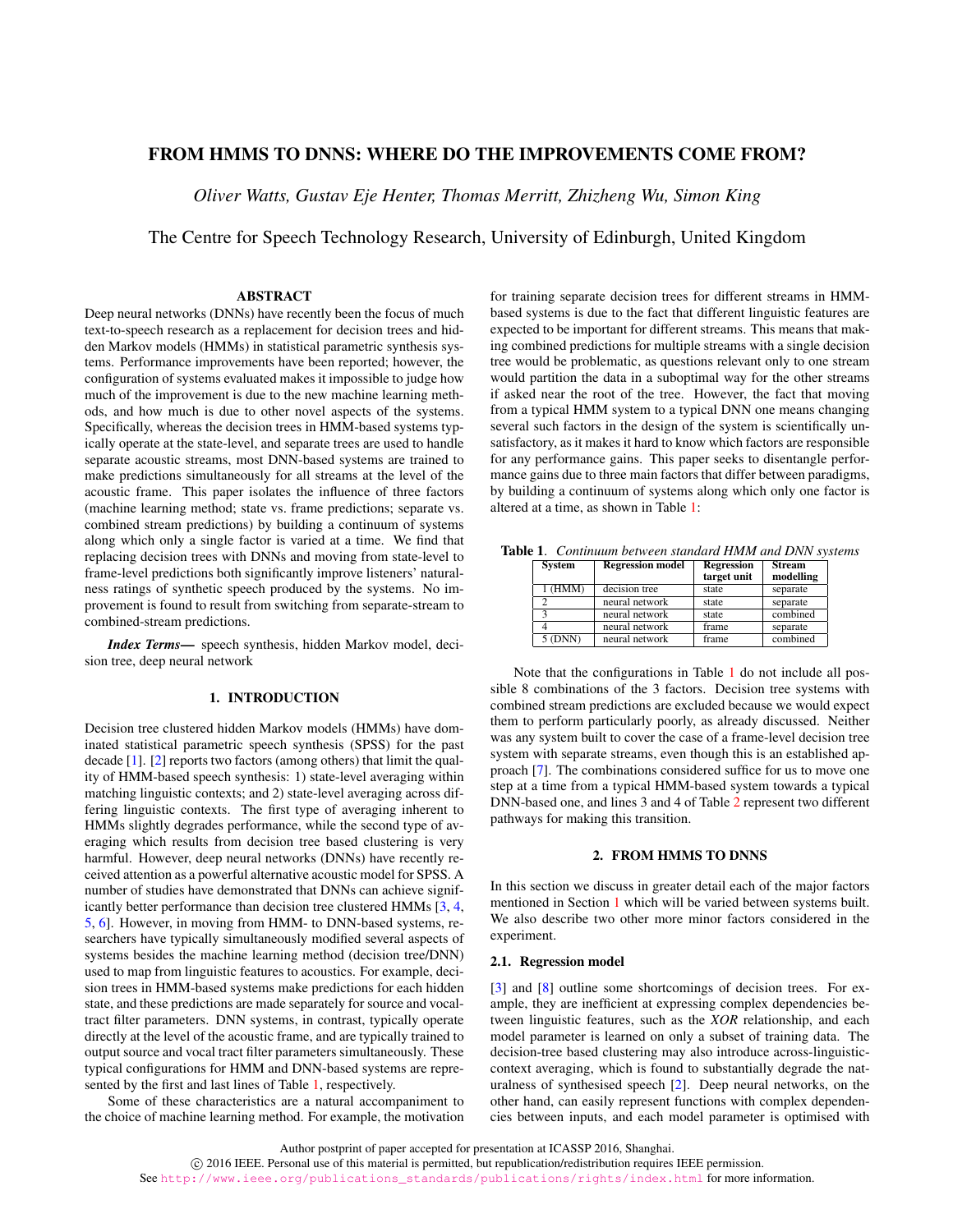| <b>System</b>  | <b>Regression model</b> | <b>Regression</b> | <b>Stream</b> | Variance          | <b>Duration-derived</b> | <b>Enhancement</b> |
|----------------|-------------------------|-------------------|---------------|-------------------|-------------------------|--------------------|
|                |                         | target unit       | modelling     |                   | features                | method             |
| V              |                         |                   |               |                   |                         |                    |
| D1             | decision tree           | state             | separate      | context-dependent | no                      | GV                 |
| D2             | decision tree           | state             | separate      | context-dependent | no                      | postfilter         |
| N1             | neural network          | state             | separate      | context-dependent | no                      | postfilter         |
| N <sub>2</sub> | neural network          | state             | separate      | fixed             | no                      | postfilter         |
| N <sub>3</sub> | neural network          | state             | combined      | fixed             | no                      | postfilter         |
| N <sub>4</sub> | neural network          | frame             | separate      | fixed             | no                      | postfilter         |
| N <sub>5</sub> | neural network          | frame             | combined      | fixed             | no                      | postfilter         |
| N <sub>6</sub> | neural network          | frame             | combined      | fixed             | yes                     | postfilter         |

<span id="page-1-0"></span>Table 2. *Summary of systems evaluated; V denotes vocoded natural speech.*

regard to all training samples. By avoiding the hard partitioning of data that takes place in decision trees, the use of DNNs can mitigate the detrimental effects of across-linguistic-context averaging. It is certainly convincing that at least part of the preference for the DNN systems reported in [\[3\]](#page-4-2) is due to the regression model used. However, it is unclear to what degree the other factors that varied between the HMM and DNN systems contributed to the reported preference.

### 2.2. Regression target unit

The use of subphonetic states which can stretch to account for variable numbers of acoustic observations is well motivated in ASR systems (including those typically used to force-align DNN training data) due to the large variability in duration observed between different instances of the same word or phone in human speech. From the speech generation point of view, however, the motivation is less clear. The statewise stationary approximation of speech is bound to blur some details of temporal evolution within states [\[1\]](#page-4-0). One technique proposed to address this problem in ASR is the use of *segmental HMMs* to explicitly model segment dynamics [\[9\]](#page-4-8). In TTS, it has been addressed by generating frame-level features directly [\[7,](#page-4-6) [3\]](#page-4-2). It is hypothesised that a contributing factor to the preference for the DNN system in [\[3\]](#page-4-2) is the use of position-within-phone features. This paper seeks to confirm and quantify this contribution.

#### 2.3. Combined vs. separate stream modelling

The source-filter model of speech assumes conditional independence of source and vocal-tract filter. The assumption is problematic because 1) there are in fact dependencies between  $F_0$  and  $F_1$  [\[10,](#page-4-9) [11\]](#page-4-10), and 2) automatic techniques often attain poor separation of source and filter even given theoretical limitations (i.e. peaks at lower frequencies in the STRAIGHT spectrum tend to fit to harmonics rather than formants) [\[12\]](#page-4-11). [\[13\]](#page-4-12) shows that it is possible to predict  $F_0$  from MFCCs with considerable accuracy and confirms the correlation between source and vocal tract filter. It is possible that generating all acoustic parameters using a single deep neural network, as opposed to building separate regression models of each stream, can create more closely coupled parameter trajectories. In particular, modelling source and filter streams simultaneously can be viewed as a kind of multi-task learning, which has been found useful to improve naturalness [\[5,](#page-4-4) [14\]](#page-4-13). The preliminary study in [\[15\]](#page-4-14) shows slight improvements when DNNs are trained to predict all streams simultaneously. In this investigation, the relative improvements gained from combined-stream modelling will be assessed.

### 2.4. Context-dependent vs. single fixed variance for MLPG

DNN-based systems generally use a fixed variance across all frames when maximum likelihood parameter generation (MLPG) is performed [\[3,](#page-4-2) [4,](#page-4-3) [5\]](#page-4-4). This differs from HMM systems, which learn context-dependent variances. In [\[16\]](#page-4-15), no significant difference was found between a standard DNN system and a similar deep network (single-component MDN) which additionally predicted variances at the frame level. We also quantify the effect of switching a contextdependent variance for a fixed one by including a step to isolate this effect in our continuum of systems.

## 2.5. Use of duration features as inputs

The systems in [\[3,](#page-4-2) [5\]](#page-4-4) used natural phone duration as a network input. If such systems are evaluated with oracle (i.e. forced-aligned) phone durations provided at synthesis time (like in [\[3,](#page-4-2) [5\]](#page-4-4)), the strong correlations between variations in phone duration and e.g.  $F_0$  excursions could enable a misleadingly large improvement which might not be possible to realise in practical applications, where natural durations are not available for synthesis. The present investigation verifies and quantifies the hypothesised increase in naturalness gained from the use of these extra duration-feature inputs, in the context of oracle durations.

### 3. SYSTEMS BUILT

# <span id="page-1-1"></span>3.1. Data

A database of speech from a British male speaker was used in the experiments, consisting of 2542 sentences: 2400 of these were used for training, 70 for validation and 72 for testing. The speech waveforms had been sampled at 48 kHz, and from them STRAIGHT [\[17\]](#page-4-16) was used to extract 60-dimensional mel-cepstral coefficients (MCCs), 25 band aperiodicities (BAPs) and logarithmic fundamental frequency  $(\log F_0)$  at 5 msec frame intervals.

#### 3.2. Implementational details

Regression model type: Systems D1 and D2 are conventional HMM-based systems using decision trees to map from linguistic features to state-level distributions over acoustics. Tree-size was controlled using a minimum description length (MDL) criterion (penalty factor: 1.0). 2926 binary features were used as questions for node-splitting during the building of trees, although the effective size of the question set was considerably smaller than this as many of them were not capable of splitting the particular data-set which was used. The MCCs and BAPs with deltas and delta-deltas appended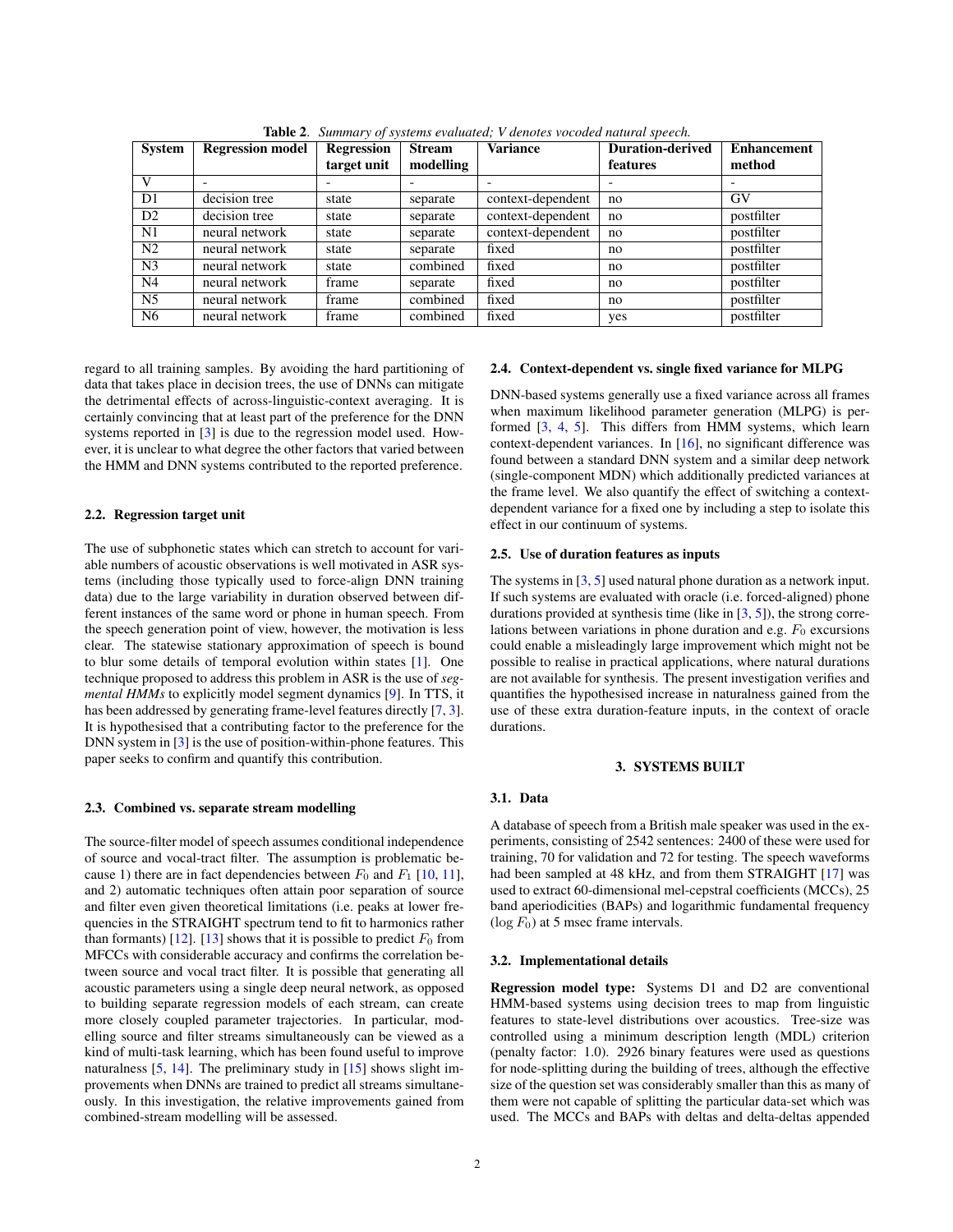were modelled by single-component Gaussians, and  $\log F_0$  with delta and delta-delta was modelled by a 3-dimensional multi-space probability distribution (MSD). The publicly available HTS toolkit [\[18\]](#page-4-17) was used to implement the HMM systems.

All other systems (N1–N6) make use of DNNs to map from linguistic features to acoustics. The inputs to all neural net-based systems include 863 binary features which were a hand-selected subset of the decision tree systems' questions. This represents a slight inconsistency with systems D1 and D2: ideally, an additional step in the continuum of systems would control for this difference. Framealigned training data for the DNNs was obtained by forced alignment using the HMM system described above. DNN outputs consisted of MCCs, BAPs and linearly interpolated  $log F_0$  (all with deltas and delta-deltas) plus a voiced/unvoiced binary value. Input features were normalised to the range of [0.01, 0.99] and output features were standardised to have zero mean and unit variance. Note that D1–2 use MSD where N1–6 use interpolated F0: ideally this factor would have been isolated with an extra step in the continuum as this difference has been shown to have a significant effect on naturalness [\[19\]](#page-4-18).

All networks trained have the same size and topology: 6 hidden layers with 1024 units in each. In all DNN systems tanh was used as the hidden unit activation function, and a linear activation function was employed at the output layer. No explicit regularisation was used during training. The mini-batch size was set to 256; a fixed learning rate and momentum were used. Momentum was 0.3, with a fixed learning rate chosen from among 5 rates (0.01, 0.003, 0.001, 0.0003, 0.0001) for each network on the basis of validation error. The learning rate of the top two layers was half that of other layers. The maximum number of epochs was set to 100. We implemented the networks using Theano version 0.6 [\[20\]](#page-4-19) and training was done on a GPU.

State-level modelling: Systems D1 and D2 are conventional HMM-based systems making use of five-state, left-to-right hidden semi-Markov models (HSMM). Systems N1–3 were trained on the same number of frames as all other DNN systems; however, all frames, which had been aligned with the same HMM state during forced alignment shared exactly the same label, the 863 binary linguistic features being supplemented only with a single extra feature, the state index. In this way, the networks were trained to produce exactly the same prediction for all frames in a state, analogous with HMM state-level means (and in the case of system N1, variances). Systems N4–5 were trained with the 863 binary features supplemented with 2 extra input features: state index, and normalised position of frame within state. These 2 features are the bare minimum necessary for the networks to handle within-state variation over time. N6 used these 2 features along with several others (see below).

Separate-stream vs. combined-stream: D1–2 model streams independently in that separate decision trees are trained for the different streams. N1–3 also consisted of predictors trained independently for each stream: in each of these systems, 3 separate networks were trained separately to predict values for MCC, BAP and combined interpolated  $\log F_0$  and voicing features. The learning rate was tuned separately for separate streams within a system, and all networks contained the same number of units. That is, no attempt was made to keep the number of model parameters constant across different models: the separate-stream systems contained approximately three times as many parameters as the combined-stream systems.

Fixed vs. context-dependent variance: MLPG was used by all systems using either pre-computed variances from the training data or predicted frame- or state-dependent variances to produce smooth and speech-like trajectories. D1–2 use the variances associated with each leaf of their decision trees in the standard way. In N2–6, the same technique as in [\[5\]](#page-4-4) is used: the global standard deviation of the training corpus is used for every frame when generating parameters. System N1, in contrast, uses a single-component mixture density network to make a context-dependent prediction per frame: however, due to the way the inputs are coded, all frames in a given state will have the same predicted variance.

Full duration-derived features: System N6 supplements the 863 binary linguistic features with the full 9 duration-derived features we have used in previous work [\[5\]](#page-4-4). These include the two features used by systems N4 and N5, and consist of:

- Fraction through state counting forwards
- 2. Fraction through state counting backwards
- 3. Fraction through phone counting forwards 4. Fraction through phone counting backwards
- 
- 5. Position of state in phone counting forwards 6. Position of state in phone counting backwards
- 7. Length of state in frames
- 8. Length of phone in frames
- Fraction of the current phone made up by current state

Note that due to normalisation by length, features 2 and 4 are redundant given features 1 and 3 respectively; similarly, because all phones contain 5 states, feature 6 is redundant given feature 5. Whilst this effective duplication means that more model parameters are dedicated to these features, we removed this duplication when coding the inputs for systems N1–5: for those systems, only items 1 and 5 were used.

Enhancement: During parameter generation, global variance (GV) enhancement was used by system D1; this was switched for postfiltering in D2 to allow fairer comparison with N1–6, whose output was also processed as is conventionally done in DNN systems with postfiltering. The Speech Signal Processing Toolkit (SPTK) was used to perform the same type of mel-cepstral domain formant emphasis as is used in the publicly available HTS demo script [\[18\]](#page-4-17).

### 4. EVALUATION

#### 4.1. Subjective test

To assess the subjective naturalness of synthetic speech produced by the different systems, we performed a MUSHRA (MUltiple Stimuli with Hidden Reference and Anchor) test [\[21\]](#page-4-20). This permits evaluation of multiple samples in a single trial without reducing the task to many pairwise comparisons. Specifically, subjects were instructed to rate a set of parallel, amplitude-normalised [\[22\]](#page-4-21) stimuli on a scale from 0 (completely unnatural) to 100 (completely natural). Each set of stimuli represented the same sentence, but synthesised using all eight different systems in Section [3.](#page-1-1) Stimuli were ordered randomly and presented without labels. A reference stimulus containing matching vocoded natural speech was provided beside the rating sliders, and also included among the unlabelled examples, for a total of nine stimuli per set. Subjects were instructed to rate the hidden reference as completely natural, fixing the high end of the scale. No explicit lower anchor was used, since the synthetic speech stimuli themselves were sufficiently different from natural speech to act as implicit anchors. To familiarise the listeners with synthetic speech and with the rating interface, the test was preceded by a training phase and a set of tutorial sliders (not included in the analysis).

20 native English listeners, all students at the University of Edinburgh, participated in the test. Each listener rated two sets of ten synthesised Harvard sentences [\[23\]](#page-4-22), with every set being approximately phonetically balanced. The two sentence sets were chosen from a larger pool of seven sets, balanced in such a way that each set was presented to at least five and at most six listeners. In total, 400 sets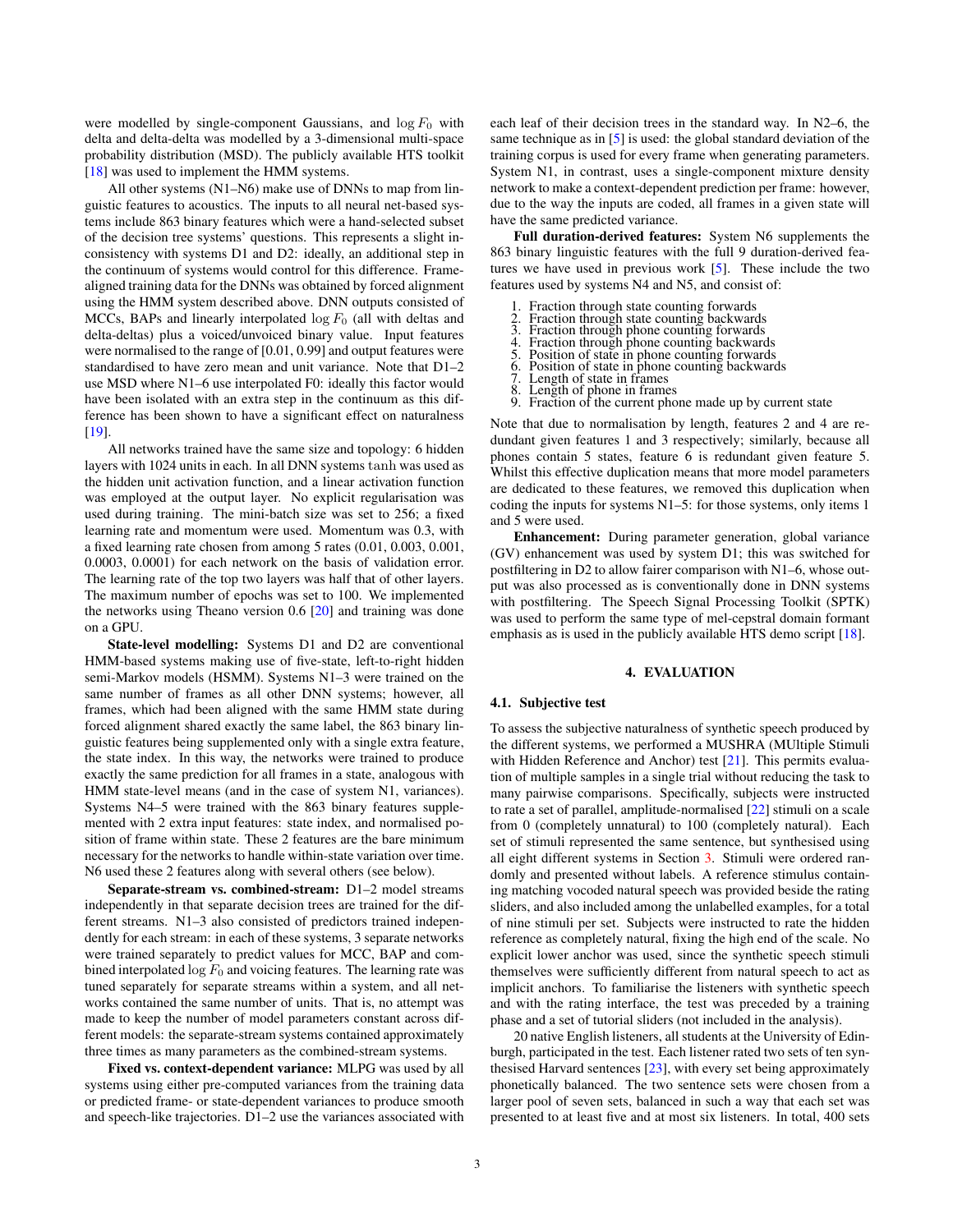

<span id="page-3-0"></span>Fig. 1. Aggregated MUSHRA test results. Box edges are at 25 and 75% quantiles. Red line is the median, green dashed line is the mean.

of parallel ratings were obtained. All tests were conducted in soundinsulated booths over Beyerdynamic DT770 PRO headphones, with listeners being remunerated for their time and effort.

### 4.2. Results

Figure [1](#page-3-0) presents the distribution of subjective ratings in a boxplot. It is clear that vocoded speech was judged as vastly more natural than the synthesised samples, though the distribution is quite broad due to variability between the different sentences and listeners. DNNbased systems outperform decision tree-based ones overall, though a few subjects had different preferences.

To gain further insight we performed double-sided pairwise Wilcoxon signed-rank comparisons between all systems, using the Holm-Bonferroni method to keep the familywise error rate below the level  $\alpha = 0.05$ . The analysis found no significant differences internally between systems in the following groups: {D1, D2}, {N1, N2, N3}, and {N4, N5}. All other systems, and all cross-group comparisons, are significantly different, statistically speaking. If each set of ratings is normalised to run from 0 to 100, then D1 also becomes significantly different from D2, but nothing else changes. Student's t-tests give the same conclusions as the Wilcoxon signed-rank tests in every single case. The statistically significant transitions thus occur when we switch:

- 1. Decision trees for neural networks (D2 to N1);
- 2. State-level modelling for frame-level modelling (N3 to N4);
- 3. Minimal frame-level features for the full set of durational features (N5 to N6).

The magnitudes of the change in rating from the first two of these are similar, while the third improvement is much smaller, as seen in Figure [2.](#page-3-1) The choice of whether to build separate or combined models for the different streams did not produce a significant difference in the evaluation, despite the fact that separate-stream systems have approximately three times as many parameters, which theoretically makes them more flexible but more difficult to optimise.

#### 5. CONCLUSIONS

Based on the perceptual tests, we can conclude that the two changes with the greatest perceptual benefit in our experiment were *the*



<span id="page-3-1"></span>Fig. 2. Successive changes in naturalness for each step along the model continuum. Boxes and colours as in Figure [1.](#page-3-0)

*switch from decision-tree to DNN regression*, and *the change from state- to frame-level targets for the regression*. Each of these netted an average gain close to 10 points on our 100-point naturalness scale. A much smaller but nonetheless statistically significant improvement was also observed from adding duration features to the input. Since the latter was achieved using oracle durations extracted from natural speech, it is unclear to what degree that gain be realised in practical synthesis systems without access to natural durations at run-time. The investigation in [\[24\]](#page-4-23) uncovered no subjective difference between DNN-synthesised speech using DNN-predicted durations versus oracle durations for an audiobook corpus, but more expressive synthesis material with less predictable (but more prosodically informative) durations might exhibit a different pattern.

Other differences between typical HMM and DNN set-ups were not found to have a significant impact. In particular, using a globally fixed value for each parameter's variance during MLPG parameter generation was not harmful to synthesis output, confirming the finding of [\[16\]](#page-4-15). Contrary to [\[15\]](#page-4-14), no significant improvement was observed when transitioning from a separate to a combined model of all streams. It is possible that the advantages depend on the corpus, and that materials with a greater  $F_0$  range such as expressive speech or sung corpora might benefit more from models that enforce a close relationship between predicted feature values across streams.

The fact that two of the observed significant improvements were associated with an increase in the frame-level contextual information provided to the regression model is consistent with recent reports that wide-context stacked bottleneck features [\[5\]](#page-4-4) or recurrent neural networks such as long-short term memory models (LSTMs) [\[25\]](#page-4-24) further improve synthesis quality over standard DNN systems. While findings may vary with other corpora and system configurations, it appears clear that improved, frame-level regression techniques are likely to constitute a key component in high-quality statistical speech synthesis for the foreseeable future.

#### 6. ACKNOWLEDGEMENTS

This research was supported by EPSRC Programme Grant EP/I031022/1, Natural Speech Technology (NST). The NST research data collection may be accessed at <http://hdl.handle.net/10283/786>. The test stimuli and response data for this paper can be accessed at [http://dx.doi.](http://dx.doi.org/10.7488/ds/1316) [org/10.7488/ds/1316](http://dx.doi.org/10.7488/ds/1316).